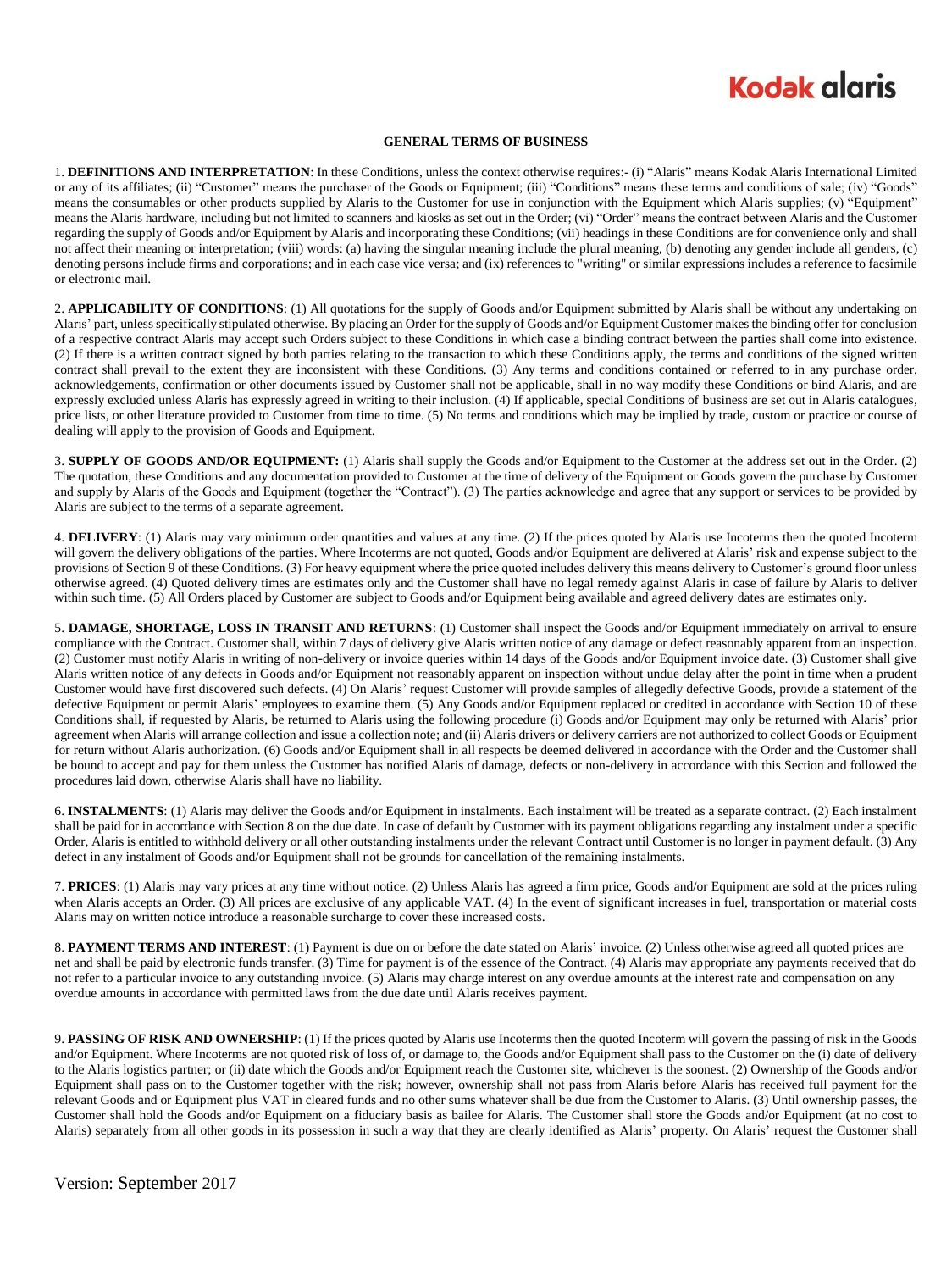# **Kodak glgris**

promptly inform Alaris of the location of the Goods and/or Equipment. (4) Until ownership of the Goods and/or Equipment passes from Alaris the Customer shall upon request deliver up to Alaris any Goods and/or Equipment owned by Alaris. If the Customer fails to deliver the Goods and/or Equipment Customer irrevocably authorizes Alaris and its representatives to enter any premises where Alaris reasonably believes the Goods and/or Equipment to be situated to repossess them at the Customer's expense.

10. **WARRANTY**: (1) Alaris warrants that (i) it has the right to sell the Goods and/or Equipment to the Customer; and (ii) at the time of delivery to the Customer location, the Goods and/or Equipment shall materially correspond with their specification and be free from defects in material and workmanship for a period of twelve (12) months from the handover of the relevant Goods and/or Equipment to Customer, except to the extent otherwise agreed in writing with Alaris. (2) All warranties, conditions or other terms (whether express or implied by statute, common law or arising from conduct or a previous course of dealing or trade custom or usage) as to quality, fitness for any particular purpose, merchantability, are to the fullest extent permitted by law, excluded from the Contract. (3) Subject to any exclusions of Alaris' liability for defects pursuant to these Conditions, in case of any warranty claims by Customer due to delivery of defective Goods/Equipment by Alaris, Alaris shall only be obliged to, at its discretion, repair, replace or credit to Customer the full price paid for the Goods and/or Equipment that directly gave rise to the relevant warranty claim and any other claims by Customer. In particular, any liability of Alaris for minor defects (i.e. defects not materially impairing the use of the relevant Goods and/or Equipment by Customer) shall be excluded. (4) Alaris' warranty shall not apply in relation to any defect arising from fair wear and tear, the acts, omissions, negligence or defaults of the Customer or the Customer's employees or agents, failure to comply with operating instructions or other recommendations of Alaris as to the storage, handling and/or use of the Goods or Equipment, wilful damage, use not in accordance with the purpose for which they were designed, abnormal working conditions, misuse or alteration or repair of the Goods or Equipment other than by persons authorised by Alaris. (5) The rights of Customer hereunder are not transferable.

11. **LIMITATION OF LIABILITY**: (1) If not expressly provided for otherwise in these Conditions, in no event, whether in contract, tort (including in either case negligence), misrepresentation (other than fraudulent misrepresentation), breach of statutory duty or otherwise pursuant to the Contract, shall Alaris be liable for any loss of profits, anticipated savings, revenue, business, loss or corruption of data, loss of use, loss of goodwill, loss due to delay or any indirect or consequential loss or damage whatsoever. (2) Alaris' sole liability for breach of the warranty set out in Section 10 above, is, at Alaris' option, limited to the repair, replacement or crediting of the full price paid for the Goods and/or Equipment that directly gave rise to the claim. (3) Subject to (1) and (2), Alaris' aggregate liability for all other claims, whether in contract, tort (including in either case negligence), misrepresentation (other than fraudulent misrepresentation), breach of statutory duty or otherwise pursuant to the Contract, shall be limited to the net price paid by the Customer for the specific Goods and/or Equipment giving rise to the claim. (4) Nothing in the Contract shall be deemed to exclude or limit Alaris' liability in respect of: (i) Loss or damage caused by wilful intent or gross negligence of Alaris or Alaris' officers, employees, agents or contractors; (ii) Injuries to or death of any person, caused by Alaris or Alaris' officers, employees, agents or contractors; or (iii) any other liability which cannot be excluded at law. (5) Any claim for loss or damages (except a claim for damages arising out of (4) must be notified to Alaris within twelve (12) months as from the date on which the damage was caused, failing which such claim is deemed to be waived.

12. **SAFETY INFORMATION**: (1) Where the Goods and/or Equipment are for use by the Customer in a business environment or are for resale, to a subsequent purchaser, Customer shall ensure that all safety information relating to the Goods and/or Equipment provided by Alaris is passed to the Customer's employees and/or end user purchasers. (2) The Customer shall not alter, mask or remove any safety information from the Goods or Equipment.

13. **LIMITATION:** (1) Customer shall comply with all laws, regulations and rules administered by any governmental authority, agency, regulatory body or other entity exercising regulatory powers or functions, including but not limited to the United Nations Security Council, the United States of America, the United States Department of the Treasury's Office of Foreign Assets Control ("OFAC"), the United States Department of State, the European Union, the United Kingdom, Her Majesty's Treasury, Hong Kong, the Hong Kong Monetary Authority or other sanctions authority, imposing trade, economic or financial sanctions or trade embargoes ("Economic Sanctions Laws"). (2) Customer agrees that it shall not, and shall not permit any third parties to, directly or indirectly, participate in any transaction involving: (i) any country, territory or other jurisdiction that is subject to any Economic Sanctions Laws; (ii) any person that is the target or subject of any Economic Sanctions Laws; or (iii) any violation of any Economic Sanctions Laws. Without limiting the generality of the forgoing, Customer shall not, and shall not permit any third parties to, directly or indirectly, export, re-export, transship, release or otherwise deliver any products sold under this Agreement, or any portion thereof, to any country or other jurisdiction that is subject to, or in any way which is prohibited by, any Economic Sanctions Laws. (3) Without limiting the foregoing, Customer expressly acknowledges that it shall not order, trade, sell, otherwise dispose or engage in any economic activity relating to Alaris Good and/or Equipment either directly or indirectly in: (i) Iran; (ii) Sudan; (iii) North Korea; (iv) Syria; (v) Cuba; (vi) Belarus; (vii) Zimbabwe; (viii) Myanmar (Burma); (ix) the Crimea and Sevastopol Regions (Ukraine); and (x) the military/defence/energy sectors in Russia.

14. **FIRMWARE:** (1) In relation to any Alaris firmware supplied as part of the Goods or Equipment ("Firmware"), Alaris grants to Customer a non-exclusive, nontransferrable licence to use the Firmware only as part of the Goods and/or Equipment. (2) Customer shall not: (i) copy (except to the extent permissible under applicable law which is not capable of exclusion by contract), reproduce, translate, adapt, vary or modify the Firmware; or (ii) attempt to use the Firmware with any products other than the Goods or Equipment. (3) The licence granted under this Section 14 does not grant any automatic rights to obtaining future updates, upgrades or supplements of the Firmware. If updates, upgrades or supplements of the Firmware are provided, use is governed by these Conditions as amended from time to time. (4) Alaris may make use of third party software in the Firmware and Customer acknowledges that notwithstanding the foregoing, use of some third party materials may be subject to other terms and conditions. (5) Any additional software supplied to be used with the Goods and/or Equipment shall be subject to the terms of an Alaris License Agreement in which case the license terms and conditions shall apply to such software.

15. **INTELLECTUAL PROPERTY**: (1) All intellectual property rights meaning all inventions, patents, registered designs, design rights, database rights, copy rights, know-how, trademarks, trade secrets and all other intellectual property rights, and the applications for any of the same and any rights or forms of protection of a similar nature and having equivalent or similar effect to any of them which may subsist anywhere in the world ("Intellectual Property Rights") associated with or relating to the Goods and/or Equipment belong to Alaris and its licensors and Customer shall not acquire any rights, title or interest in such Intellectual Property Rights. (2) The Customer is not entitled to exercise and shall not purport to be entitled to exercise any rights, powers, privileges and immunities conferred on the proprietor of any Intellectual Property Rights subsisting in or associated with the Goods and/or Equipment, including the right to sue for damages or other remedies in respect of any infringement. (3) Customer shall keep confidential and not disclose to third party's information, drawings, designs or manuals received from Alaris in relation to an Order or the Goods and/or Equipment and either marked as "confidential" or "proprietary" or which should reasonably be considered to be confidential.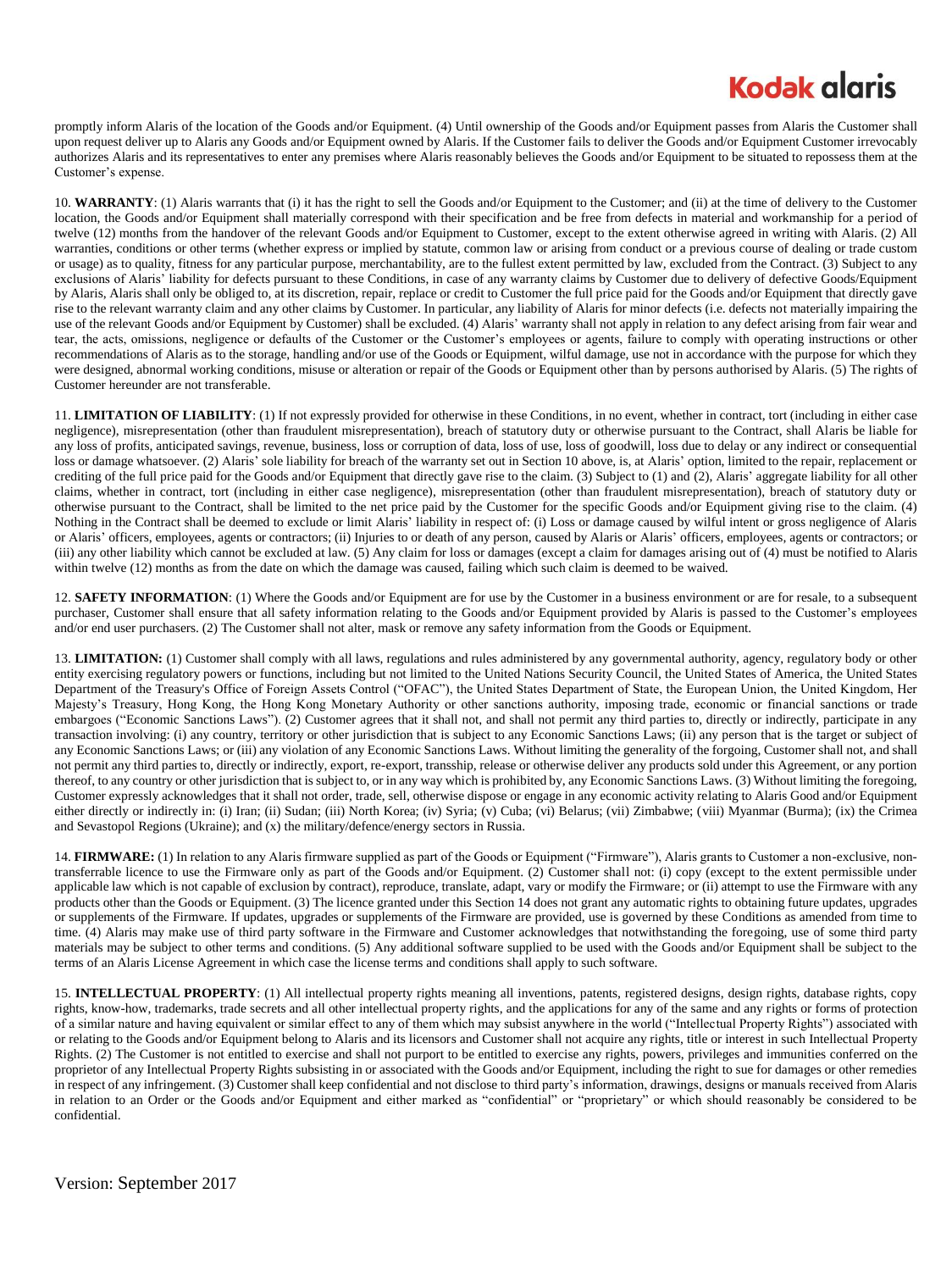## **Kodak glgris**

16. **INDEMNIFICATION:** (1) Customer shall (i) not cause or permit any third party to cause any damage or endanger the Intellectual Property Rights of Alaris; and (ii) without prejudice t any other rights of Alaris, indemnify Alaris for any loss suffered by Alaris by reason of any use by Customer, Customer's employees, agents or customers, of Intellectual Property Rights of Alaris other than in accordance with the Contract. (2) Customer shall without prejudice to any other rights of Alaris, indemnify Alaris for any loss suffered by Alaris, howsoever arising, by reason of Customer's breach of its obligations pursuant to Section 6 above. (3) In the event of a claim, or notification of an intention to make a claim, which may reasonably be considered likely to give rise to a liability under this indemnity ("Claim"), Customer shall: (i) as soon as reasonably practicable, give written notice of the Claim to Alaris specifying the nature of the Claim in reasonable detail; and (ii) not make any admission of liability, agreement or compromise in relation to the Claim. (4) Customer shall not, except with the prior written consent of Alaris, consent to entry of any judgment or enter into any settlement that does not include as an unconditional term the giving by the claimant or plaintiff to Alaris and its affiliates a release from all liability and blame with respect to the Claim.

17. **CONFIDENTIAL INFORMATION.** (1) All non-public, confidential or proprietary information of Alaris, including but not limited to, specifications, samples, patterns, designs, plans, drawings, documents, data, business operations, pricing, discounts or rebates, disclosed by Alaris in connection with the Contract, whether disclosed orally or disclosed or accessed in written, electronic or other form or media, and whether or not marked, designated or otherwise identified as "confidential," shall be deemed to be confidential, to be used solely for the purpose of performing under the Contract and may not be disclosed or copied unless authorized in advance by Alaris in writing. (2) Upon Alaris' request, Customer shall promptly return all documents and other materials received from Alaris and delete any copies made thereof. (3) Alaris shall be entitled to apply for injunctive relief for any violation of this Section. (4) This Section does not apply to information that is: (i) in the public domain; (ii) known to Customer at the time of disclosure; (iii) rightfully obtained by Customer on a non-confidential basis from a third party; or (iv) is required to be disclosed by any applicable law or by order of any Court of competent jurisdiction or any government body, agency or regulatory body, provided that the receiving party shall use all reasonable endeavours to give the disclosing party as much written notice of the disclosure as it reasonably can to enable the disclosing party to seek a protective order or other action protecting the confidential information from disclosure.

18. **DATA PROTECTION**: (1) Each party will comply with its obligations in terms of laws and regulations relating to the protection or disclosure of personal data, sensitive data, or such other data which is deemed to be 'personal' pursuant to applicable data protection law in force from time to time. (2) Each party shall indemnify, defend and hold the other party harmless against claims resulting from or in connection with the indemnifying party's non-observance or insufficient observance of such obligations or any of its obligations in this Section 18.

19. **TERMINATION**: (1) Without prejudice to its other rights, Alaris may terminate the Contract immediately by written notice to the Customer in the event that (i) the Customer fails to pay any sums due under and in accordance with the terms of this Contract; (ii) the Customer breaches any terms of the Contract; (iii) the Customer is unable to pay its debts as they fall due, passes a resolution for winding up (other than for the purposes of a solvent amalgamation or reconstruction) or if a court of competent jurisdiction makes an order to that effect, enters into a receivership or liquidation or otherwise ceases to carry on business or an analogous event occurs to Customer in any jurisdiction; (iv) there is an event pursuant to Section 22 (7) where such event has persisted for more than 14 days; or (v) pursuant to Section 20 (2). (2) On termination for whatever reason, Alaris shall be entitled to de-install and remove any Equipment belonging to it from the Customer's possession at the Customer's expense. Customer shall render all assistance necessary relating to the de-installation and removal and shall be liable to Alaris for any reasonable costs incurred. Furthermore, Customer is obliged to return all benefits conferred upon Customer under the terminated Contract to Alaris and compensate Alaris for any damages resulting from the termination of the Contract by Alaris. Customer shall render all assistance necessary relating to the de-installation and removal and shall be liable to Alaris for any reasonable costs incurred.

20. MAJOR BUSINESS CHANGE: (1) If in the reasonable opinion of Alaris there is or is likely to be a major change in the business operations of Alaris which has or could have an adverse impact on the viability of the provision of the Goods and/or Equipment to be supplied to the Customer ("Major Business Change"), Alaris may notify the Customer and Alaris and the Customer must meet and discuss in good faith whether the provisions of any agreement between Alaris and the Customer need to be varied. (2) In the event that the parties cannot agree in good faith on such contract variations within a period of 30 days, then either party has the right to terminate the Contract between them. (3) Unless otherwise agreed by Alaris and the Customer in writing, the rights and obligations of the parties which have arisen prior to termination shall not be affected and shall stay in full force and effect. For the avoidance of doubt, with effect from the date of termination, Alaris shall have no obligation to supply or deliver any Goods and/or Equipment under the relevant Contract anymore. (4) Neither party will be entitled to claim or receive compensation from the other party.

21. **ANTI-BRIBERY:** (1) In this Section, Anti-Bribery Laws means any anti-corruption, anti-bribery or anti-kickback laws or regulations of the laws in the country where the Goods and/or Equipment are being provided (the "Country Laws"), the Bribery Act and/or the FCPA; Associated Person means in relation to any entity, a person who (by reference to all the relevant circumstances) provides Goods and/or Equipment for or on that entity's behalf in any capacity and including, without limitation, employees, agents, subsidiaries, representatives and subcontractors; Bribery Act means the UK Bribery Act 2010 (as amended from time to time); and FCPA means the US Foreign Corrupt Practices Act 1977 (as amended from time to time). (2) Customer shall not, and shall procure that its Associated Persons do not, in connection with the performance of its obligations under the Contract, engage in any activity which (i) constitutes an offence under Country Laws; (ii) would constitute an offence under the FCPA if it were carried out in the US; or (iii) would constitute an offence under the Bribery Act if it were carried out in the UK. (3) Breach of this Section shall constitute a breach not capable of remedy and, without prejudice to any other remedy, entitle Alaris to terminate the Contract immediately. (4) Customer shall from time to time, at the reasonable request and reasonable cost of Alaris: (i) confirm in writing that it has complied with its obligations under this Section and provide any information reasonably requested by Alaris in support of such compliance; and (ii) permit Alaris to have such access to Customer's books, accounts and records (and to take such copies thereof) as reasonably necessary in order to verify compliance with this Section, and to meet with Customers' personnel as are relevant to the Contract to audit such compliance. (5) Customer shall promptly report to Alaris in writing upon becoming aware that it or any of its Associated Persons: (i) have received any request or demand for any undue financial or other advantage in connection with the performance of the Contract; or (ii) are the subject of any actual, pending or threatened police, judicial or regulatory investigation or proceedings in relation to any suspected breach of any Anti-Bribery Laws. (6) Customer shall indemnify Alaris against any losses, liabilities, damages, costs (including but not limited to legal fees) and expenses incurred by, or awarded against Alaris as a result of any breach of this Section by Customer.

22. **MISCELLANEOUS:** (1) Any notices sent to Alaris under these Conditions or any purchase order shall be sent to the attention of the Legal Department at legal@Kodakalaris.com. (2) Provisions of these Conditions which by their nature should apply beyond their terms will remain in force after any termination or expiration of these Conditions or any Order. (3) If any term, provision or part thereof of these Conditions is invalid, illegal or unenforceable in any jurisdiction, such invalidity, illegality or unenforceability shall not affect any other term or provision of these Conditions or invalidate or render unenforceable such term or provision